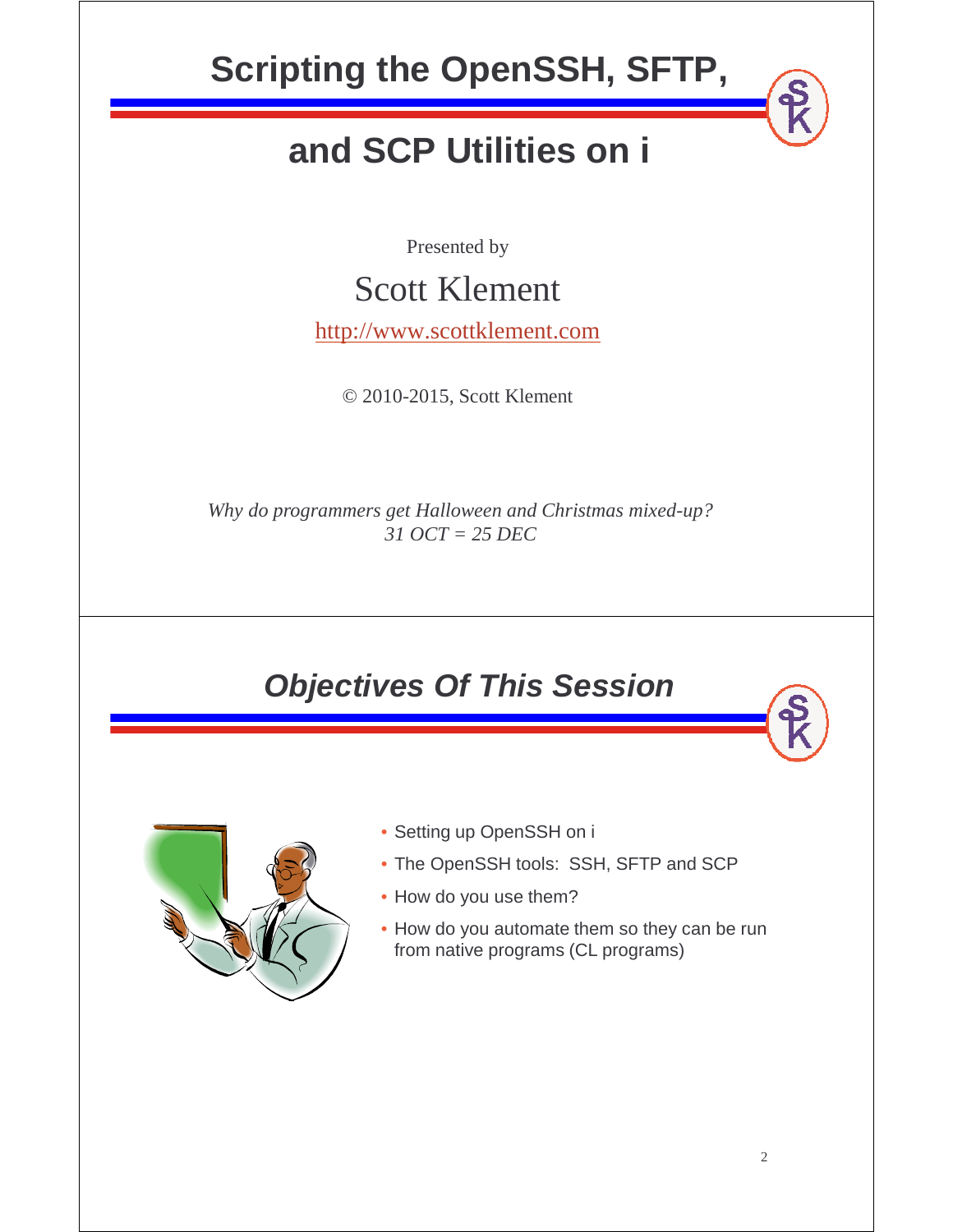# **What is SSH**



SSH is short for "Secure Shell."

Created by:

- Tatu Ylönen (SSH Communications Corp)
- Björn Grönvall (OSSH short lived)
- OpenBSD team (led by Theo de Raadt)

The term "SSH" can refer to a secured network protocol.

It also can refer to the tools that run over that protocol.

- Secure replacement for "telnet"
- Secure replacement for "rcp" (copying files over a network)
- Secure replacement for "ftp"
- Secure replacement for "rexec" (RUNRMTCMD)

### **What is OpenSSH**



**"Puffy" – OpenBSD's Mascot**

OpenSSH is an open source (free) implementation of SSH.

- Developed by the OpenBSD team • but it's available for all major OSes
- Included with many operating systems
	- BSD, Linux, AIX, HP-UX, MacOS X, Novell NetWare, Solaris, Irix... and yes, IBM i.
- Integrated into appliances (routers, switches, etc)
	- HP, Nokia, Cisco, Digi, Dell, Juniper Networks

#### The #1 SSH implementation in the world.

- More than 85% of all SSH installations.
- Measured by ScanSSH software.
- You can be sure your business partners who use SSH will support OpenSSH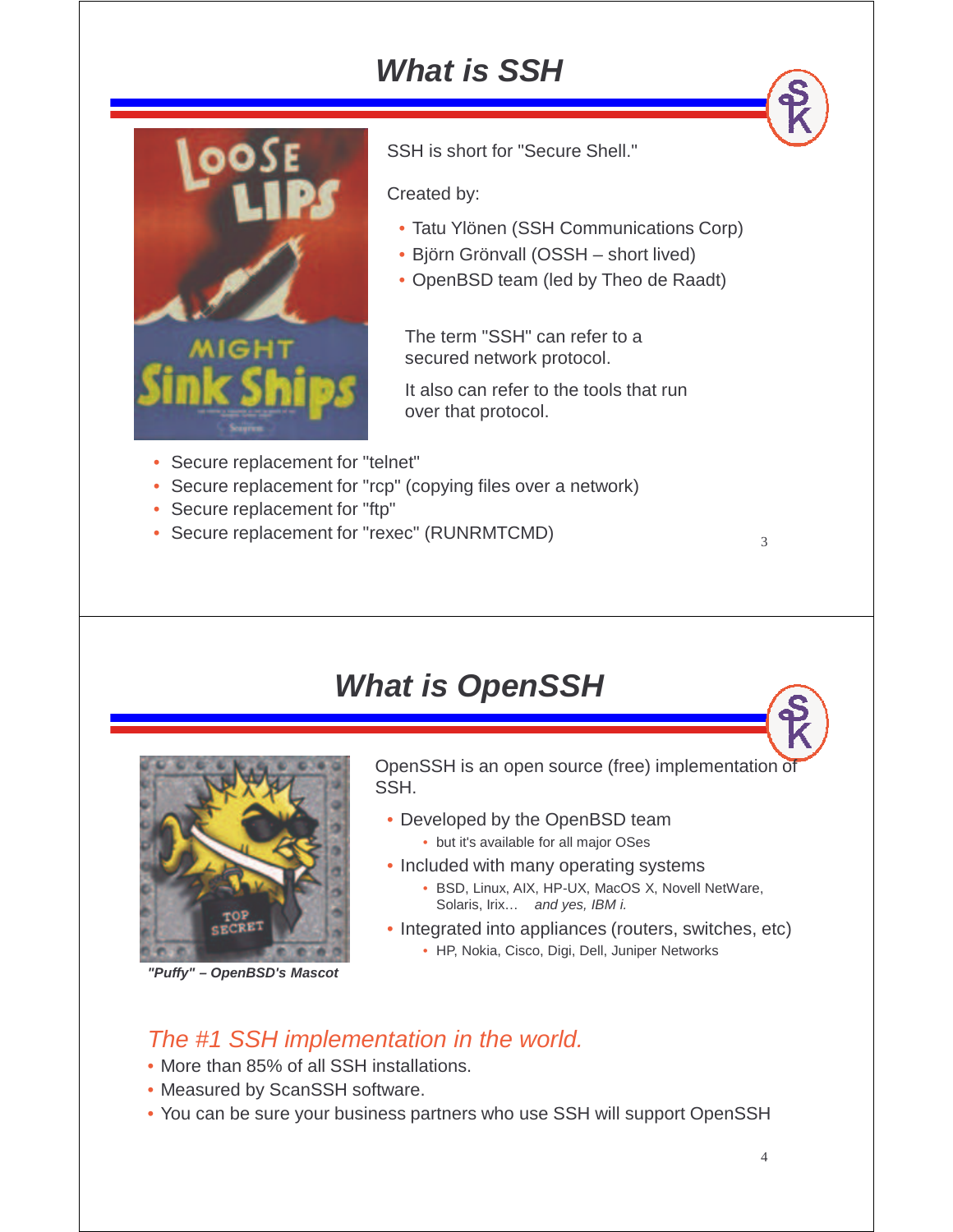### Included with IBM i



## The PASE Environment

OpenSSH was originally written for a Unix environment. IBM chose to keep the number of changes as small as possible.

- Input/Output in "streams"
- Scrolling command-line (or "shell") interface.
- Hierarchical directory structure (IFS)
- ASCII character set
- Fewer changes means less risk of a mistake that might open up a security hole.

The Portable Application Solutions Environment (PASE) provides Unix compatibility on IBM i.

- Run AIX programs with minimal changes (or no changes)
- Use existing AIX compilers to generate the code
- Provides full Unix environment on i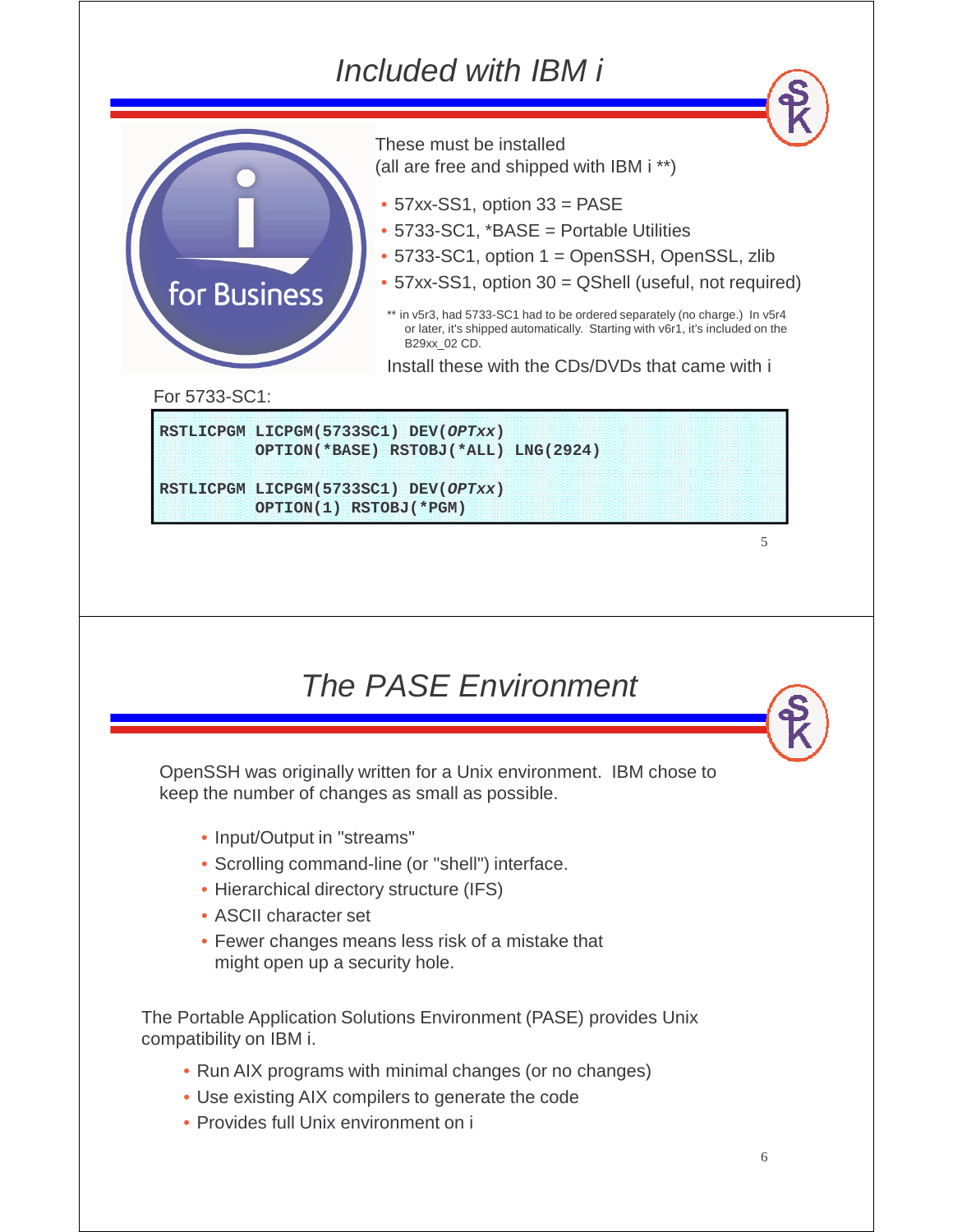| <b>PASE</b> and the Shell                                                                                                                                                                                             |                                                                                                                                                            |  |
|-----------------------------------------------------------------------------------------------------------------------------------------------------------------------------------------------------------------------|------------------------------------------------------------------------------------------------------------------------------------------------------------|--|
| To put yourself at a PASE command line ("shell"), type:                                                                                                                                                               |                                                                                                                                                            |  |
| CALL QP2TERM                                                                                                                                                                                                          |                                                                                                                                                            |  |
| /QOpenSys/usr/bin/-sh                                                                                                                                                                                                 | nicipionomiclis<br>you that the shell is<br><b>ICacy forma</b><br>eommand<br><b>INSTRUMENT OF CAT</b><br>to scroll as the<br>Diodrams vou tum<br>ormcoupus |  |
| ===> cd /QOpenSys/QIBM/UserData/SC1/OpenSSH/openssh-3.5p1/etc<br>$F3 = Exit$<br>F6=Print<br>F9=Retrieve<br>F11=Truncate/Wrap<br>F13=Clear<br>F21=CL command entry<br>$F17 = Top$<br>F18=Bottom                        | <b>Commands</b> are<br>typed down here.<br>(Ettiavaliannilavon<br><b>SCOREDIOINE</b><br>7                                                                  |  |
| <b>Calling Programs in a Unix Shell</b>                                                                                                                                                                               |                                                                                                                                                            |  |
| For example, if I typed the following command:                                                                                                                                                                        |                                                                                                                                                            |  |
| cd /tmp<br>• Up to the first space is the program name<br>• The rest of the line is a series of parameters to be passed to that program,<br>separated by spaces (in this example, there's only one parameter, '/tmp') |                                                                                                                                                            |  |
| Therefore, the preceding Unix command is equivalent to the following syntax<br>at the traditional IBM i command-line:                                                                                                 |                                                                                                                                                            |  |
| CALL PGM(CD) PARM('/tmp')                                                                                                                                                                                             |                                                                                                                                                            |  |
| By contrast, this is calling the program named 'mv', and passing two<br>parameters:<br>mv test.key /home/sklement/.ssh                                                                                                |                                                                                                                                                            |  |
|                                                                                                                                                                                                                       | 8                                                                                                                                                          |  |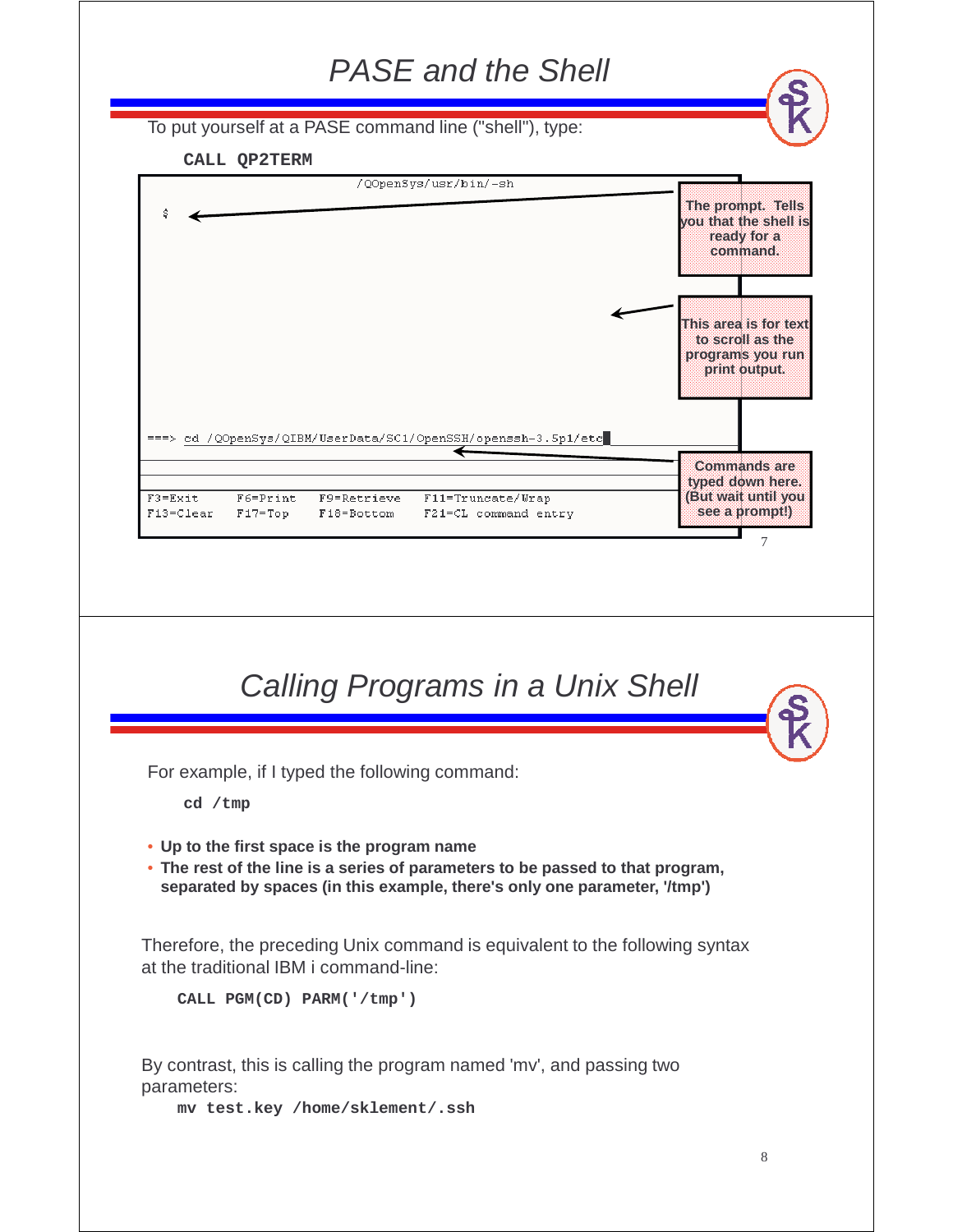There are several characters that have special meanings when typed at a Unix shell.

- **Blanks delimit parameters**
- **Dollar-signs insert variables**
- **Semi-colons allow more than one command on a line**
- **Back-slashes mean that the next character is taken literally.**
- **Ampersands, pipes, greater than, less than all have special meanings**
- **Characters in quotes do not have special meanings, except:**
	- **Inside double-quotes ("weak quotes") dollar signs and double quotes**
	- **Inside single-quotes ("strong quotes") only the single quote itself has a special meaning. Or a backslash if it's followed by a single quote or another backslash.**

**This example works because the spaces and single quotes do not have special meanings when typed inside weak quotes:**

**cp "Today's Lesson.ppt" "archive/Yesterday's Lesson.ppt"**

## Finding Programs with PATH

To find a program, the PASE shell (like other Unix shells) will search all directories in your PATH environment variable. PATH contains a list of IFS directories to search, separated by colons. Here's an example of setting the PATH from the native environment (prior to calling QP2TERM:)

**ADDENVVAR ENVVAR(PATH) VALUE('/QOpenSys/usr/bin:/dir1:/dir2')**

**If I typed the following command in PASE: mypgm parm1 parm2 parm3**

**PASE would look for a program named 'mypgm' by searching these IFS paths:**

- **/QOpenSys/usr/bin/mypgm**
- **/dir1/mypgm**
- **/dir2/mypgm**

Think of PATH the way you think of library lists. (Except it's only used to locate programs -- \*LIBL are used for files and other objects, too.)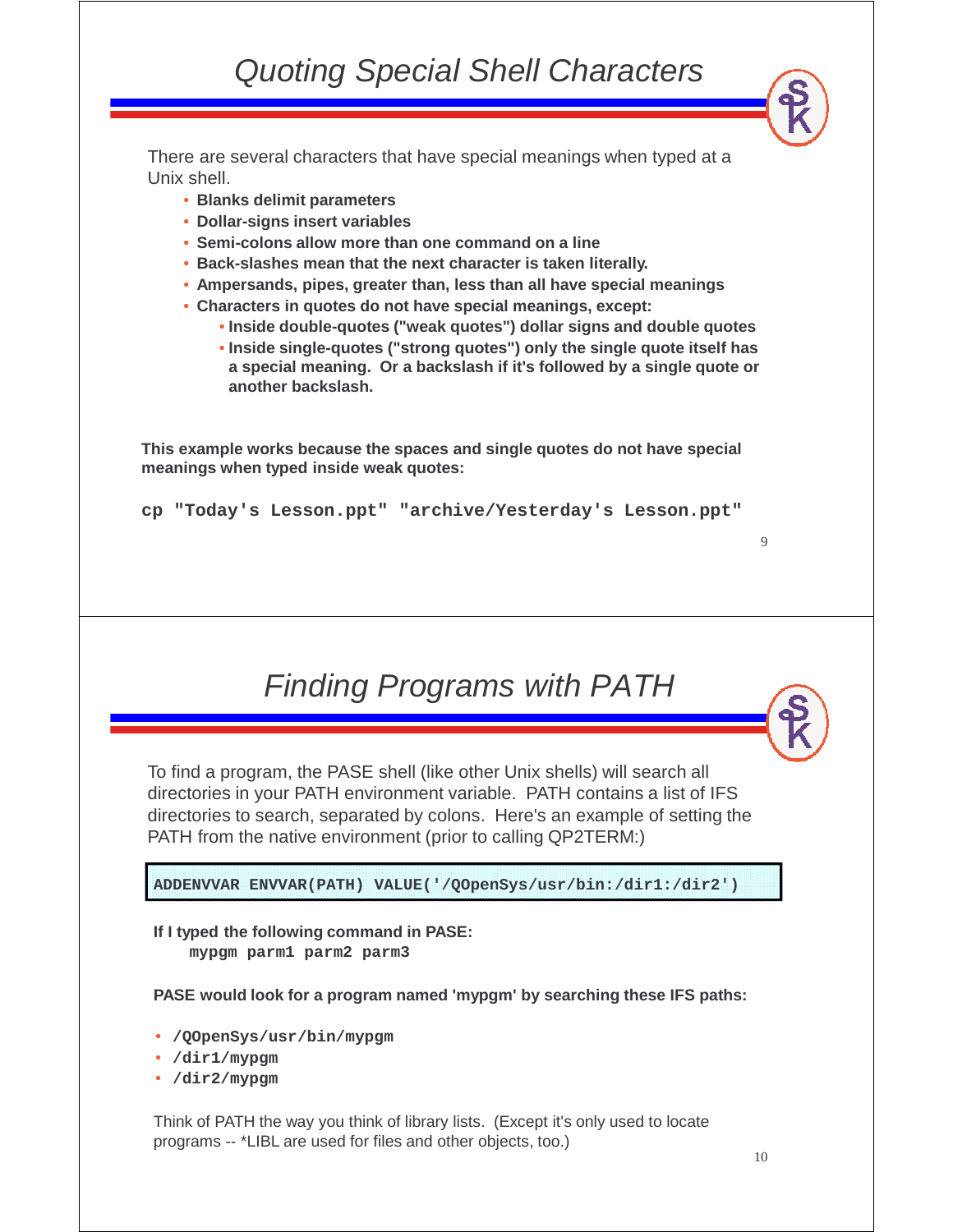### Basic PASE Tools

A few commonly used programs (included with PASE):

| cd dirname      | Change current working directory to dirname           |  |
|-----------------|-------------------------------------------------------|--|
| cp src dest     | copy a file (src) to another name or directory (dest) |  |
| my old new      | Move / rename old file to new name                    |  |
| pwd             | <b>Print working directory</b>                        |  |
| mkdir dirname   | Create (make) a new directory name dirname            |  |
| chmod mode file | <b>Change authorities (mode) of file</b>              |  |
| ls              | List files (like 'dir' in MS-DOS, or WRKOBJ)          |  |
| $ls -1$         | List files in long format (more info about the files) |  |
| cat file        | Dump the contents of file on the screen               |  |
| rm file         | Delete file                                           |  |
| find tree expr  | Search for files in tree that match expr              |  |

11 More Info about PASE (as well as QShell) is found in the Information Center under Programming -> Shells and Utilities

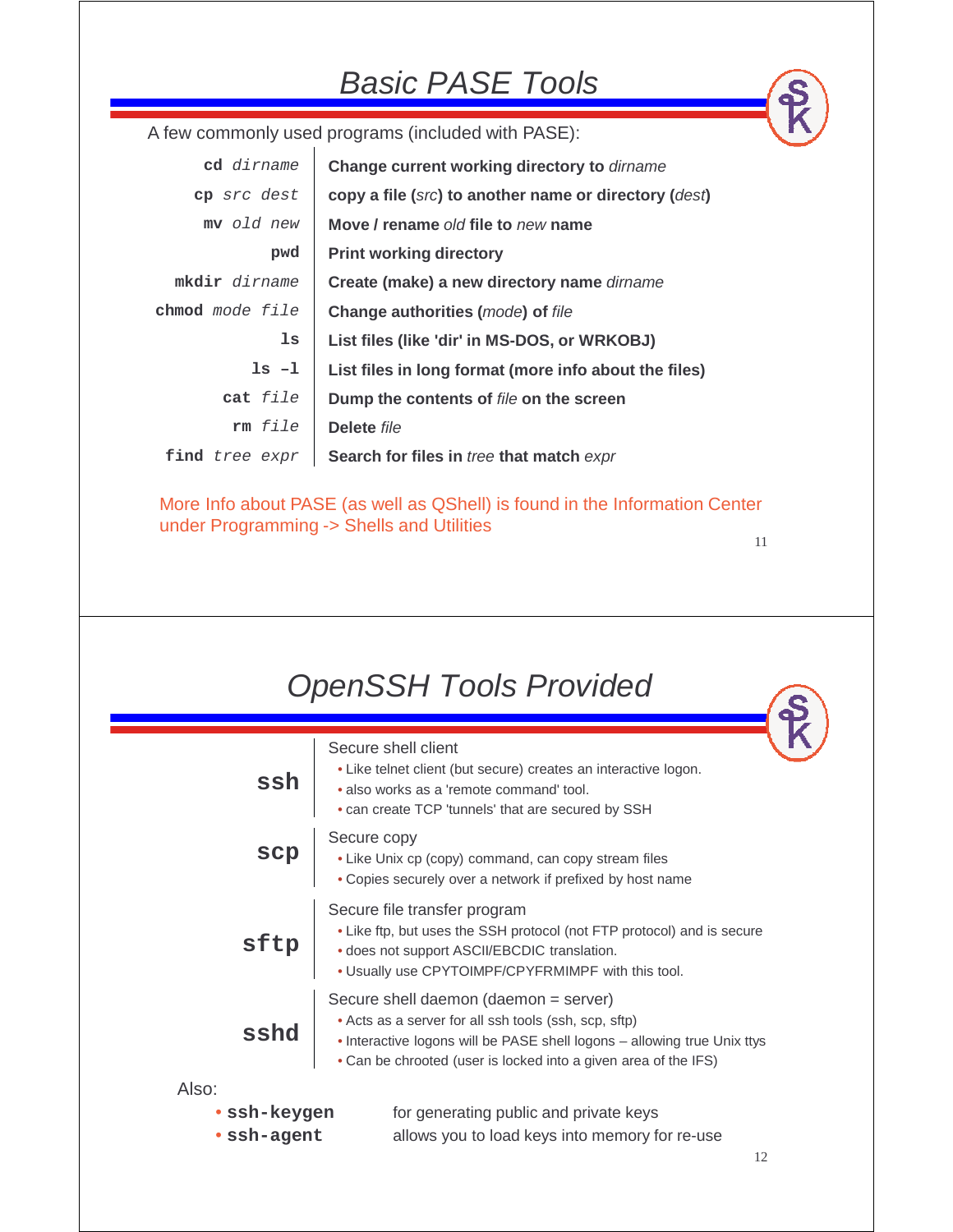# EXAMPLE: Set up SSHD on IBM i 6.1 For example, let's say you want to be an SSH server. Acme Foods, Inc. wants to allow customers to order food items by uploading XML files via the 'sftp' or 'scp' tools in SSH. Assuming that you are tasked with setting up SSHD to allow users to upload (or download) from your server, you'd have to run the following command on IBM i 6.1 (or higher)

#### **STRTCPSVR SERVER(\*SSHD)**

That's all. It will automatically generate public/private keys for you the first time it's run. Users can now log on with SSH, SCP or SFTP using their normal IBM i userids and passwords.

13

# EXAMPLE: Set up SSHD on v5r3 or v5r4

(This is not needed on 6.1 or higher -- see previous slide.)

Before you can act as an SSH server, (named sshd) you need digital (cryptographic) keys that others can use to verify that you are you.

On i5/OS v5r3 or v5r4:

• Run the following commands from within PASE (CALL QP2TERM):

```
cd /QOpenSys/QIBM/UserData/SC1/OpenSSH/openssh-3.5p1/etc/
ssh-keygen –N "" -t rsa1 –f ssh_host_key
ssh-keygen –N "" -t dsa –f ssh_host_dsa_key
ssh-keygen –N "" -t rsa –f ssh_host_rsa_key
```
Unix commands are case-sensitive. Please match the upper/lower case exactly.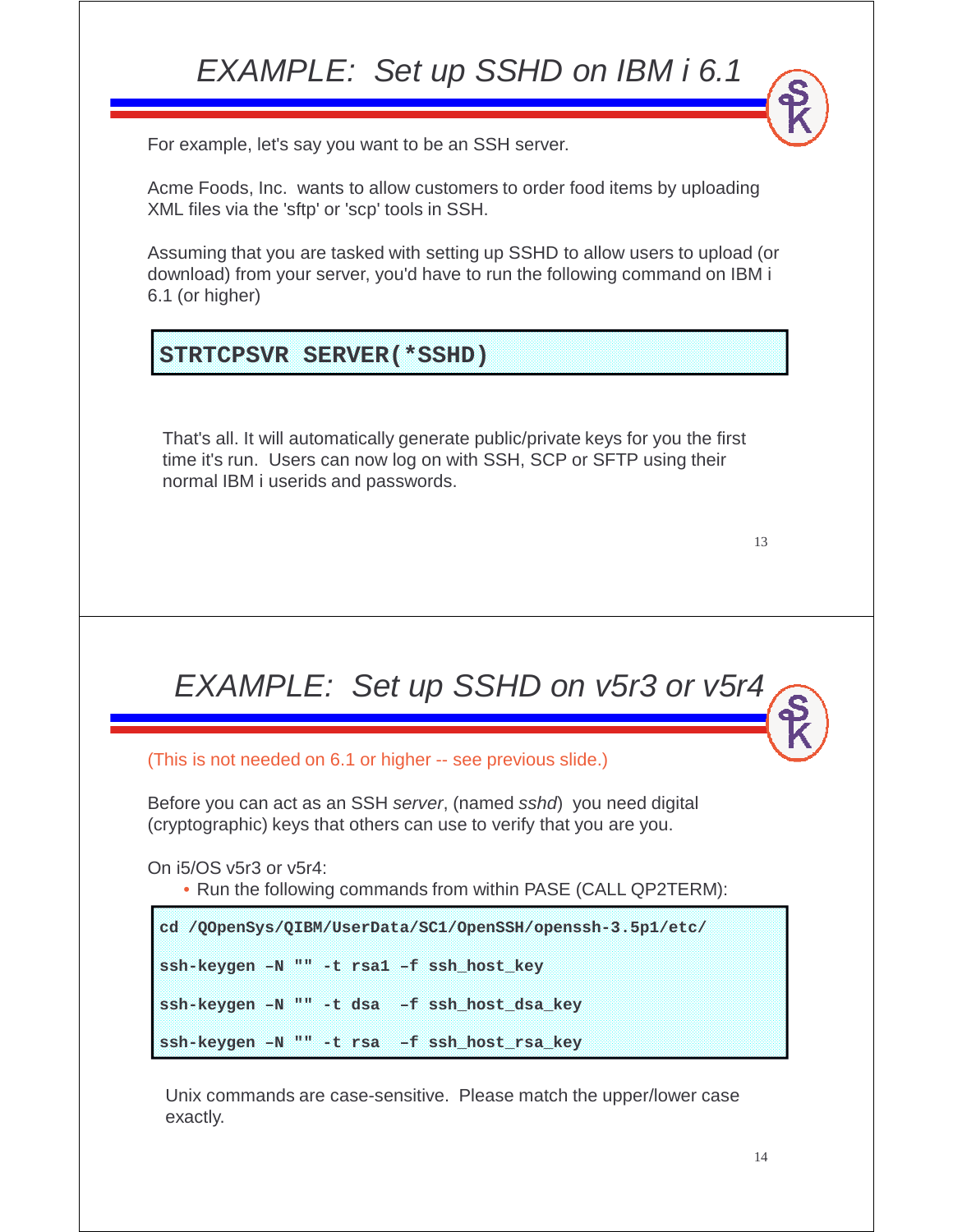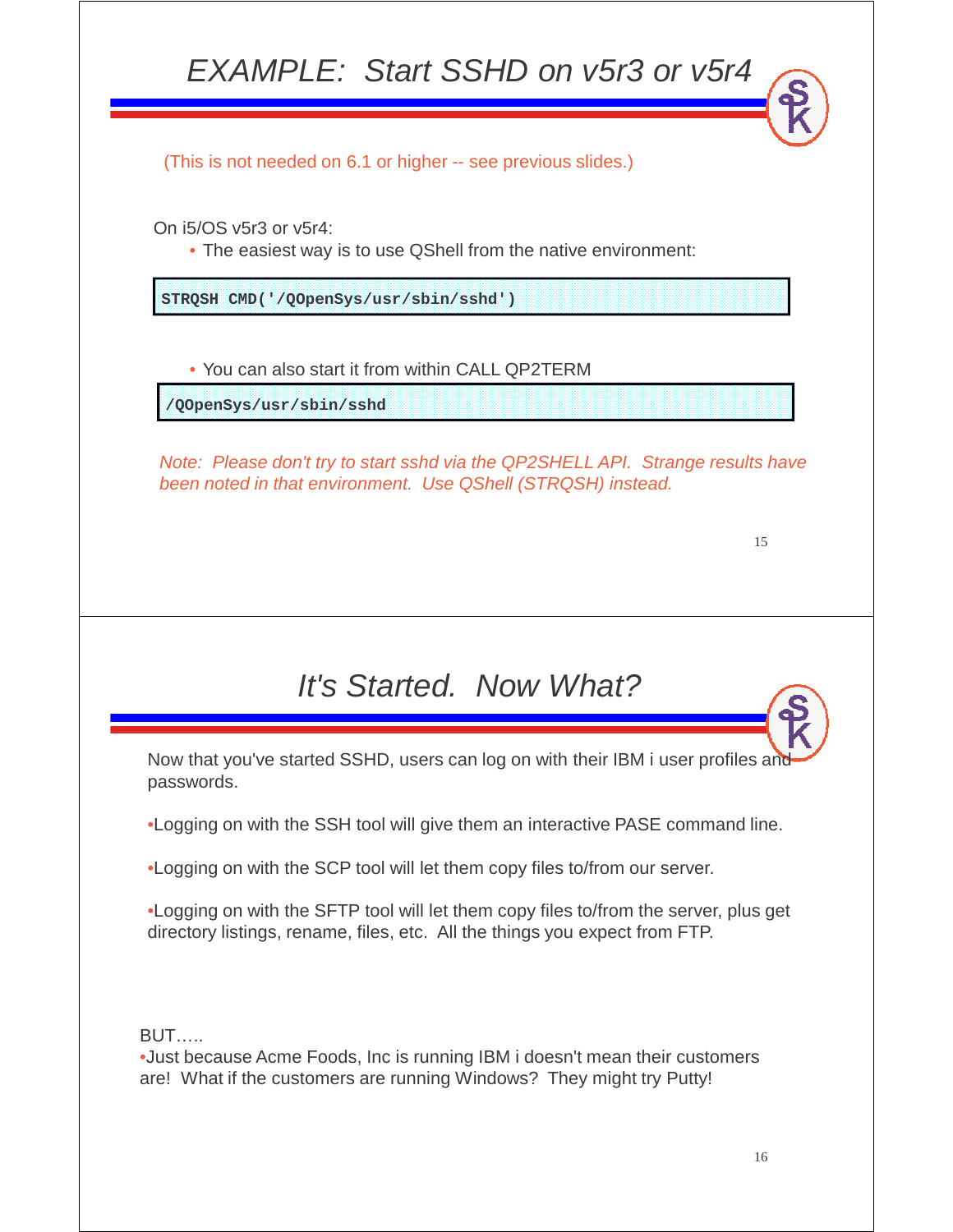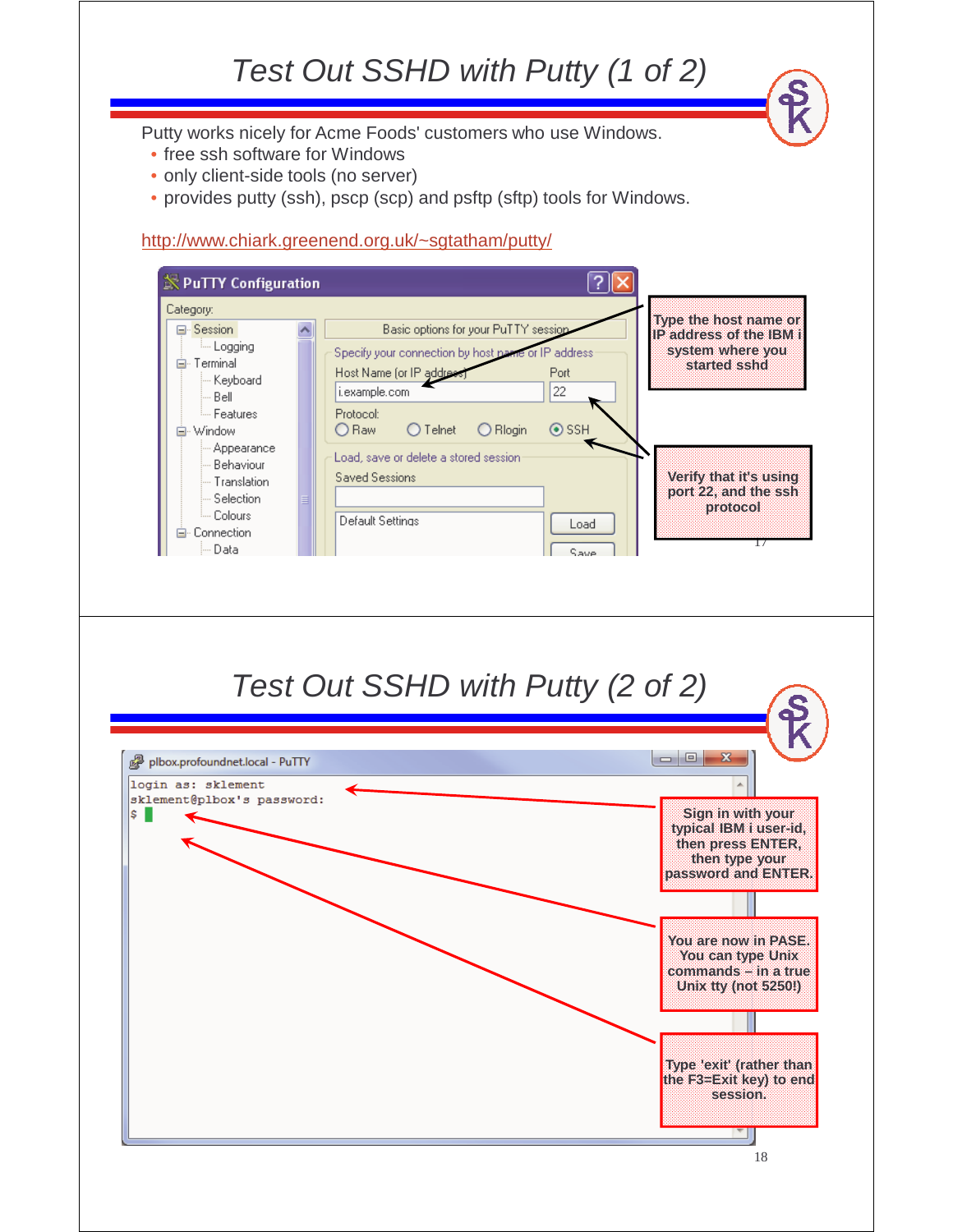

• Restrict access with chroot (see link at end of presentation)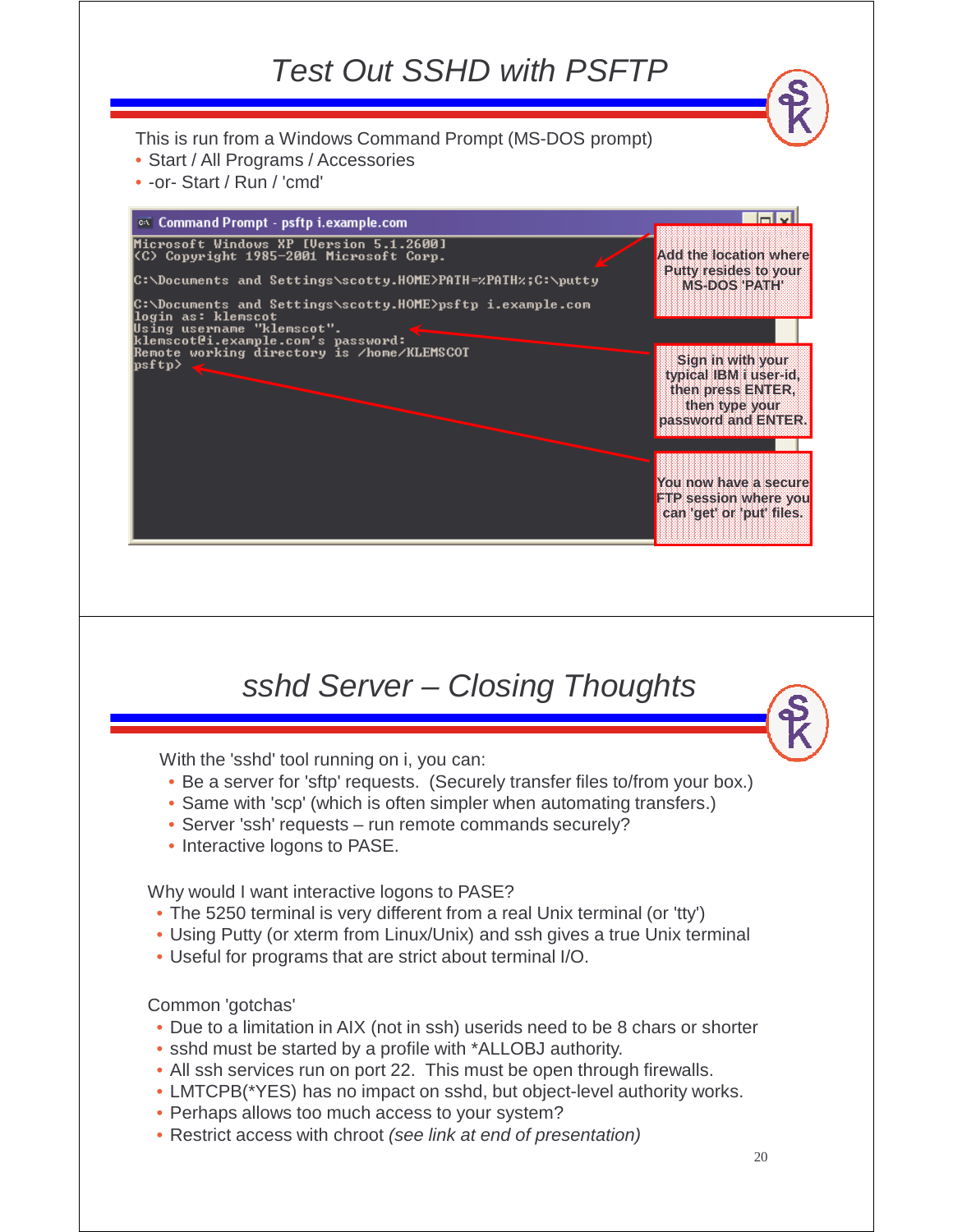### Client Side Tools – Initial Setup

SSH will store certain files in the . ssh subdirectory of your home directory • Home directory is defined in user profile (CHGUSRPRF / CHGPRF) • By default, it's / home/my-user-id From PASE: mkdir /home/my-user-id • So SSH files go in /home/my-user-id/.ssh From PASE: mkdir /home/my-user-id/.ssh • Home dir cannot allow public write access (would open security hole) From PASE: chmod go-w /home/my-user-id •.ssh directory cannot allow public access at all (same reason) From PASE: chmod go-rwx /home/my-user-id/.ssh Remember: Adopted authority doesn't work in the IFS. • Home directory will be based on the real user's home directory. • Authority to files is based on the real user's authority, not adopted user's. • If you really want to, you can swap userids with APIs. QSYGETPH, QWTSETP, QSYRLSPH • These APIs are also useful to working around the 8-char userid problem. 21 Client-side SSH Tool The 'ssh' command in PASE gives you an interactive logon to another computer (like the 'putty' command did in Windows)  $\mathbb{Z}$  tn5250 - ssl:as400.klements.com File Edit View Help /QOpenSys/usr/bin/-sh > ssh -1 klemscot bcserv2.klements.com The authenticity of host 'bcserv2.klements.com (192.168.5.165)' can't be esta blished. . key fingerprint is DSA. **SSH checks to see if**  Are you sure you want to continue connecting (yes/no)?  $\blacktriangle$ **host is in your known\_hosts file Once you say 'yes', it remembers the digital key from that host. It verifies that it's always the same.**

> **The digital key is saved in the known\_hosts file in your**  F11=Truncate/Wrap F6=Print F9=Retrieve **.ssh directory.** $F17 = Top$ F18=Bottom F21=CL command entry 22 007/018

===> ∎

F3=Exit

5250

F13=Clear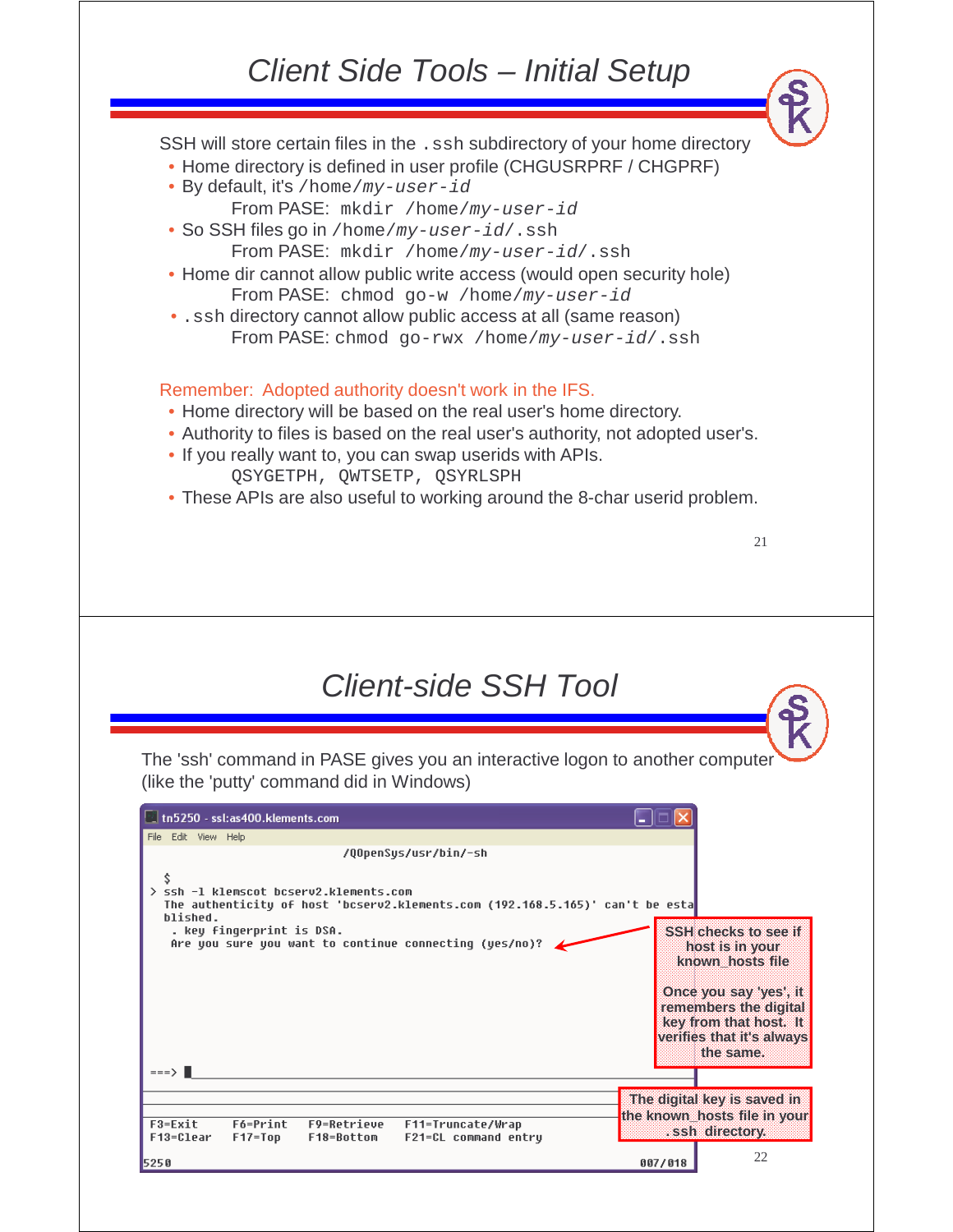### **Passwords vs. Digital Keys**



SSH! Don't give away your password to whomever might be listening!

## **Public Key Cryptography**

When the server was established, a public/private key pair was generated.

- data encrypted with public key requires private key to decrypt
- public keys can be freely shared.
- private keys are never shared.

Server sent us their public key.

- ssh saved it to a file.
- future connects verify that the key is the same
- data is encrypted with the public key and sent to the server. If the server can decrypt it, it proves who they are (nobody else has the private key, so nobody else could decrypt our data.)
- man-in-the-middle attacks fail because they won't have the private key.

#### So we know we're talking to the right server, and only it can read our data!

But .. So far, we haven't given the server our public key. Instead, we've authenticated with a user-id and password.

• not nearly as secure as cryptographic keys – but is still very common.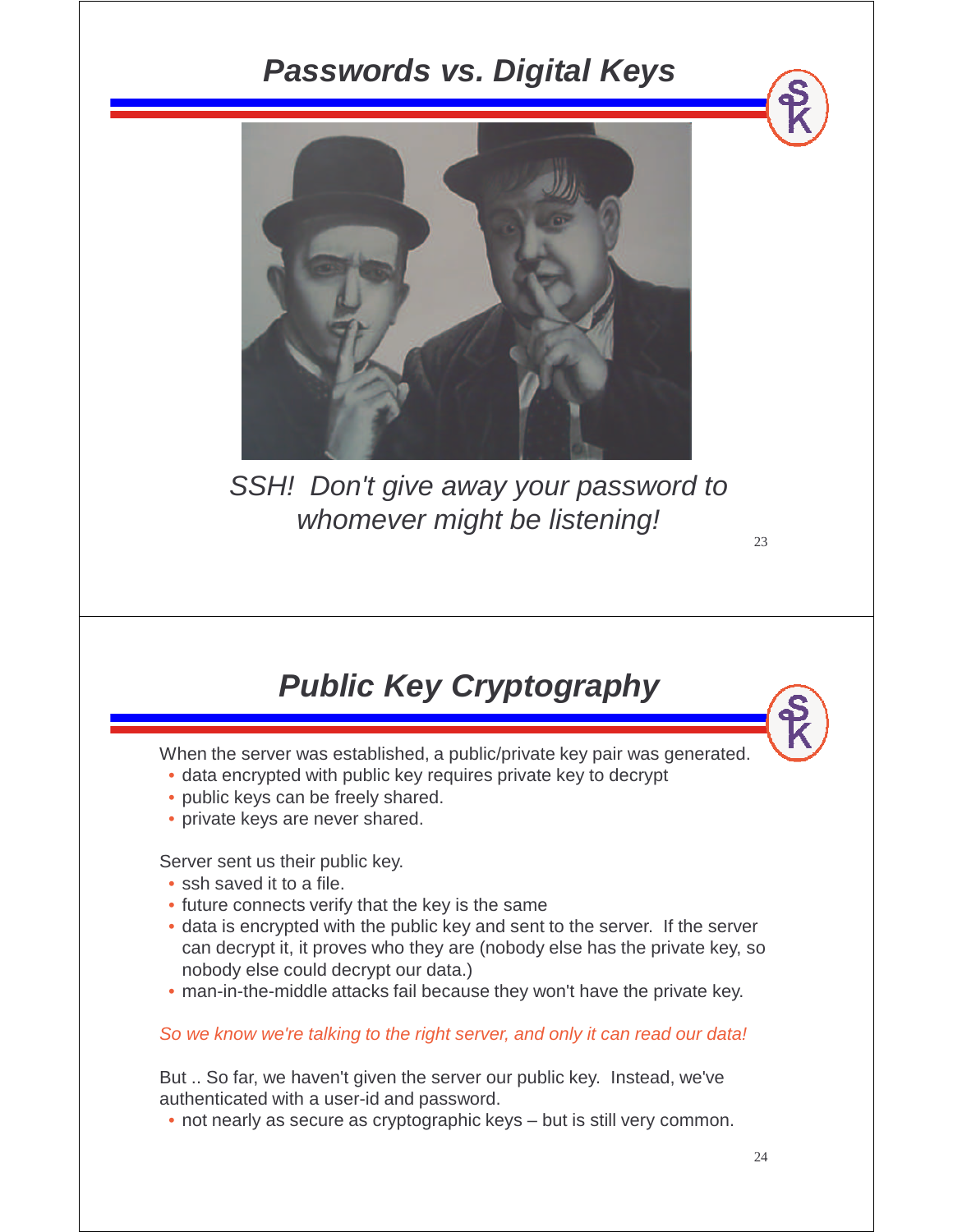# **Digital Keys**

Studies have shown passwords to be one of the weak links in security.

- A good password is long and random (and impossible to remember!)
- Most passwords are 8-15 characters long. (Easy to crack.)
- Subject to social-engineering attacks
- Subject to phishing attacks, man-in-the-middle attacks
- When coded into a script, a password is visible to anyone with access to source code or the ability to dump or debug the object.

Studies have shown passwords to be one of the weak links in security.

- Bruce Schneier noted in 2006 that 55% of passwords on MySpace would be crackable in 8 hours with commercially available software.
- CERN analyzing an attack in 1998, it was found that the attacker (with help of software) had successfully guessed more than 47,000 passwords on a system with 186,000 accounts. This was done by taking common passwords from other sites.

Digital keys provide long, random, cryptographically verifiable "passwords" (authentication strings) that the user doesn't have to remember.

# **Establishing Digital Keys**

SSH supports three types of keys:

- rsa1 = RSA key for protocol version 1.
- rsa = RSA key for protocol version 2 (default & most secure)
- dsa = DSA key for protocol version 2.

To generate a key for client-side use (shared by ssh, scp and sftp)

- Log on as the user who will be running the ssh, scp or sftp client.
- Type: CALL PGM(QP2TERM)
- Type: ssh-keygen -t rsa -N ""
- Press ENTER to accept default dir (/home/userid/.ssh/id\_rsa)

In the directory (above):

- Private key is now stored in the  $id$  rsa file.
- Public key is now stored in the  $id\_rsa$ . pub file

**This stuff is always done on the "client side" (the side running the 'sftp', 'scp', or 'ssh' program – not the sshd server.)**

25

Never give the id\_rsa file to anyone. Protect it with object-level security.

The id\_rsa.pub file should be sent to the server-side to enable logins.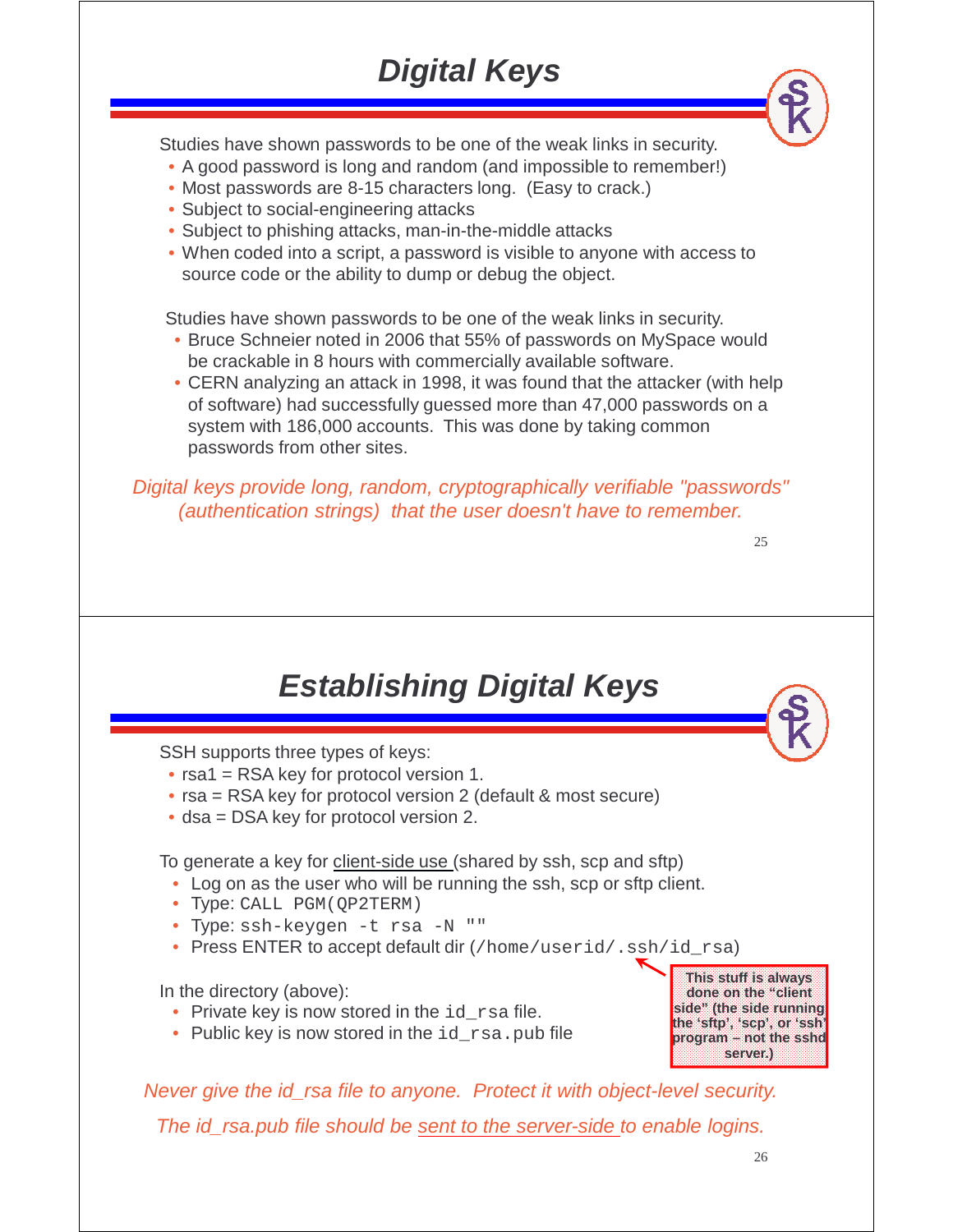### 27 **Installing a Digital Key on the Server** To allow a public key to be used in place of a password: • Transfer id\_rsa.pub to the server. • Add the contents of id\_rsa.pub to the end of the authorized\_keys file. The best solution will depend on whomever administers the ssh server. For servers managed by 3rd-parties, you'll usually want to download the public key to your PC, and e-mail it to the administrator. If you are running the server, and someone has sent you a key, add it to the that user's authorized keys file, from within PASE type: Ways to transfer the id rsa.pub file: • Use traditional FTP. • Use the ssh tools (ssh, scp or sftp) with password authentication • Use Windows Networking (/QNTC or NetServer) • Use iNav to get the key to your PC, then transfer in E-mail or similar. **cat /tmp/id\_rsa.pub >> /home/user-id/.ssh/authorized\_keys** Back to the SSH Tool The 'ssh' command in PASE gives you an interactive logon to another computer (like the 'putty' command did in Windows) For an interactive logon: ssh -l remote-user-id host.example.com • without  $-1$ , assumes remote user name is same as local one. To run a remote command (without interactive logon): ssh -n -l scottk mybank.example.com command-to-run  $\bullet$  -n disables input to the remote command (required in batch)  $\cdot$  -1 scottk is the userid I want to log in with. • command-to-run is a command to run on the remote host. for sshd on IBM i, this is a PASE command to run a native command, you can use the 'system' tool.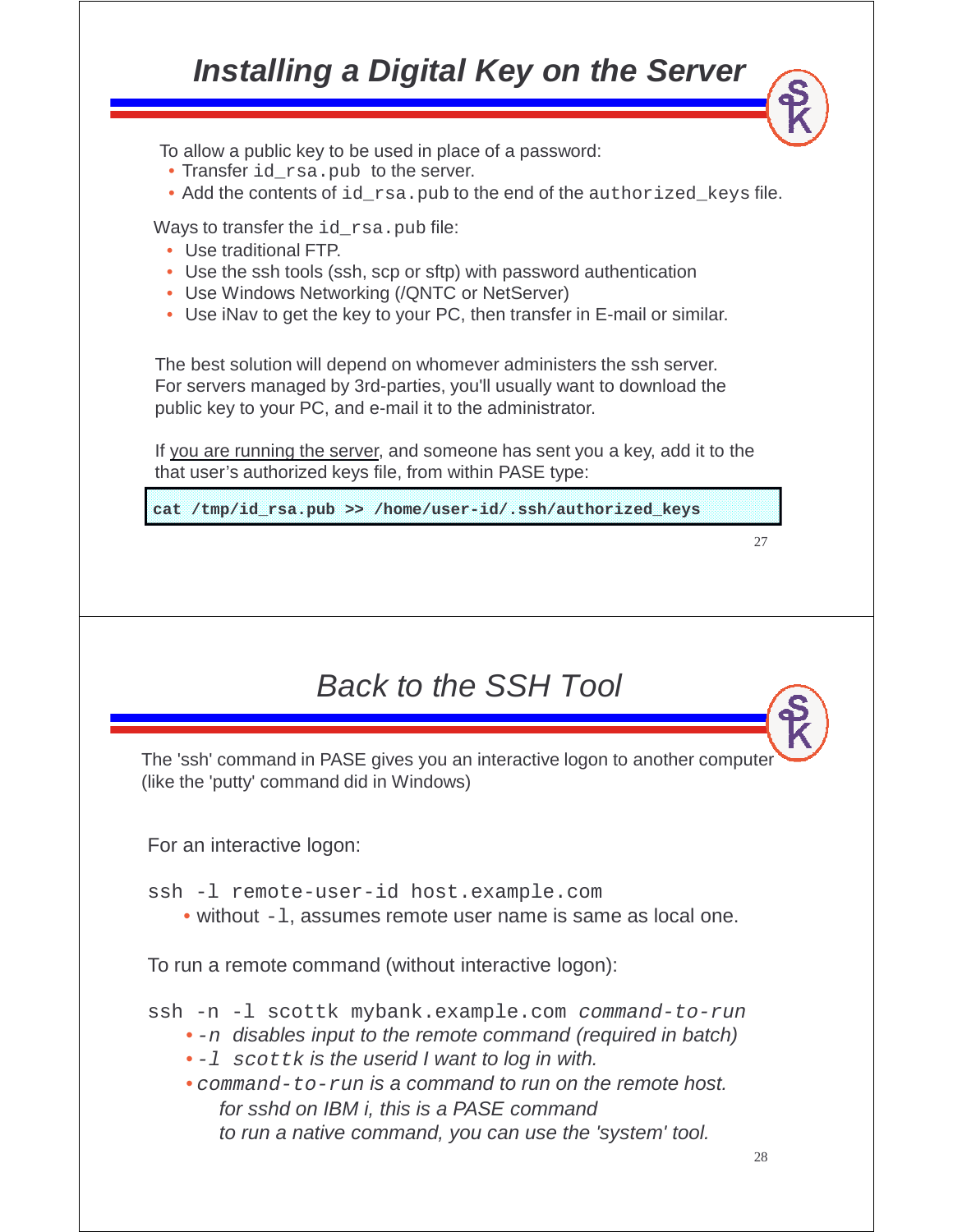|   | <b>Running Remote Commands</b>                                                                                                                                                   |
|---|----------------------------------------------------------------------------------------------------------------------------------------------------------------------------------|
|   | Log on to Unix machine, switch directory, list directory to an IFS file                                                                                                          |
|   | ssh -1 scottk unix.example.com cd /tmp "&&" 1s -1 > dirlist.txt                                                                                                                  |
|   | Log on to Unix machine, run "process daily" script.                                                                                                                              |
|   | ssh -1 scottk unix.example.com /usr/bin/process_daily.sh                                                                                                                         |
|   | Run a native command on an IBM i server – maybe executed from a Unix<br>server? (this would be entered as one long command. line wrapping added to<br>make slide easier to read) |
|   | ssh -1 sklement i.example.com<br>system \""sndmsg msg('Processing complete. Have a nice<br>day!') tousr(sklement)"\"                                                             |
|   | 29                                                                                                                                                                               |
|   |                                                                                                                                                                                  |
|   | Passwords Don't Work<br>(but see the later slides that make them work, anyway)                                                                                                   |
|   | Another reason to use digital keys:<br>• passwords do work with ssh tool on a 5250 terminal                                                                                      |
|   | · passwords don't work with scp on 5250<br>• passwords don't work with sftp on 5250                                                                                              |
| s | > sftp mybank.example.com<br>Connecting to mybank.example.com<br>Host key verification failed.<br>Connection closed                                                              |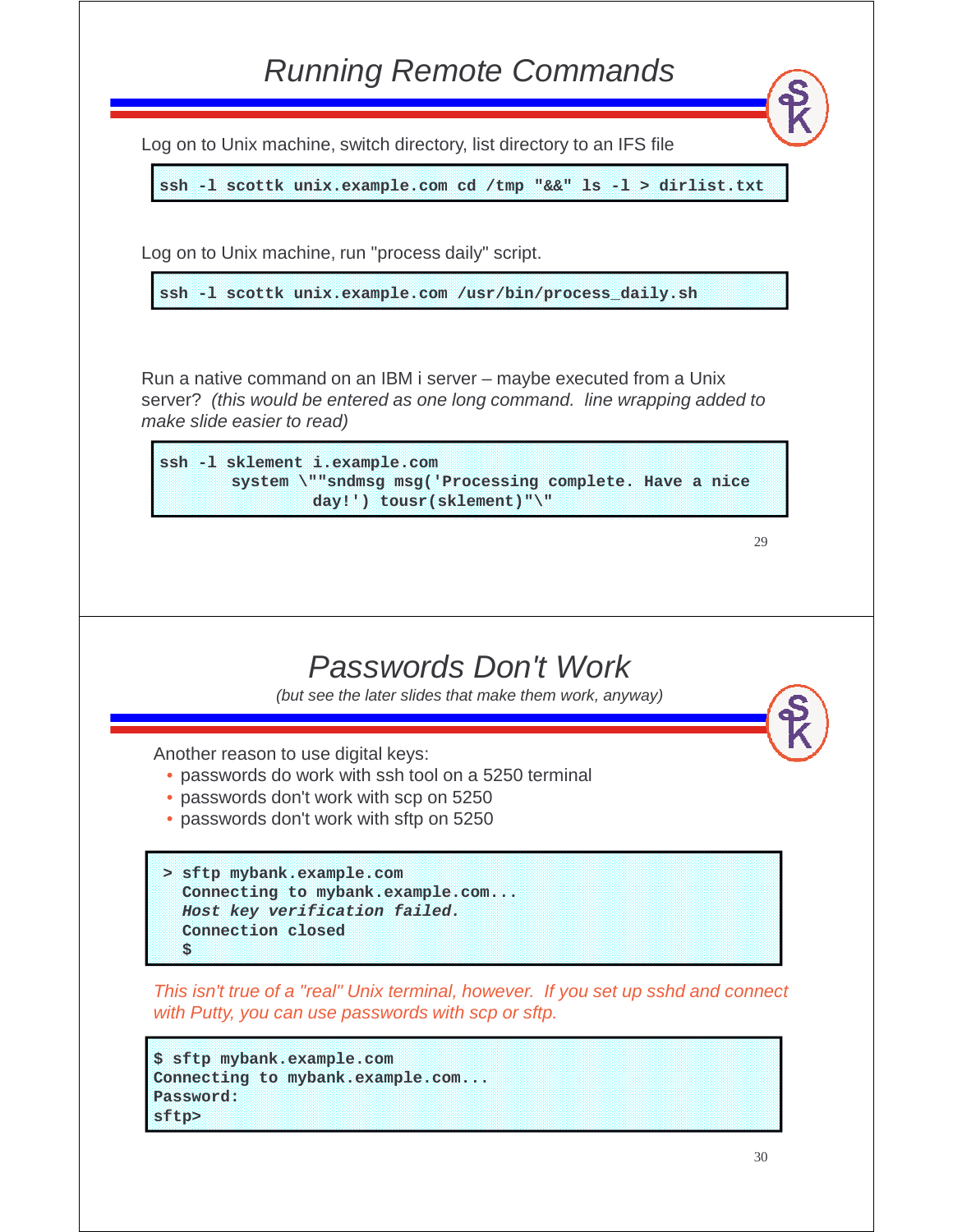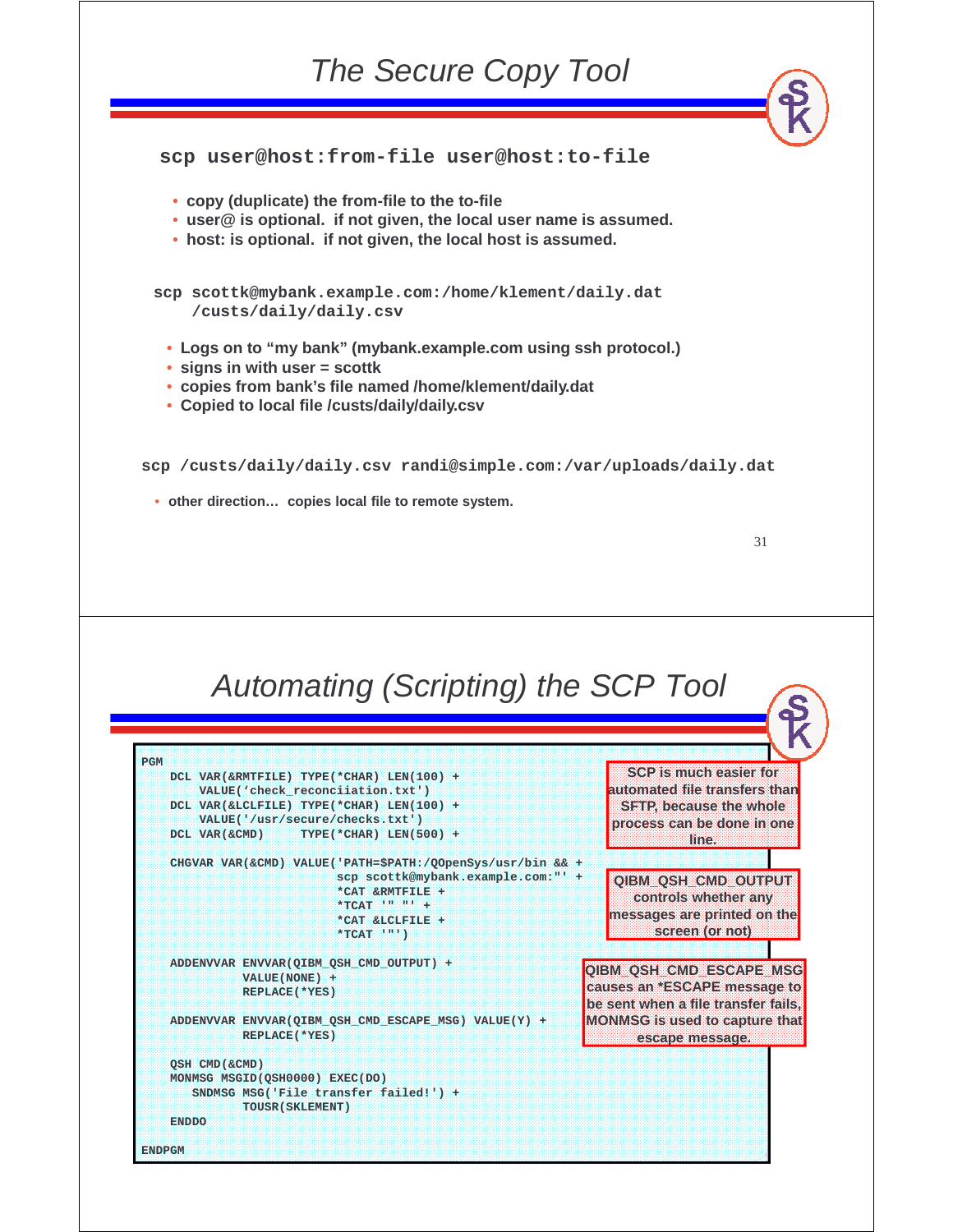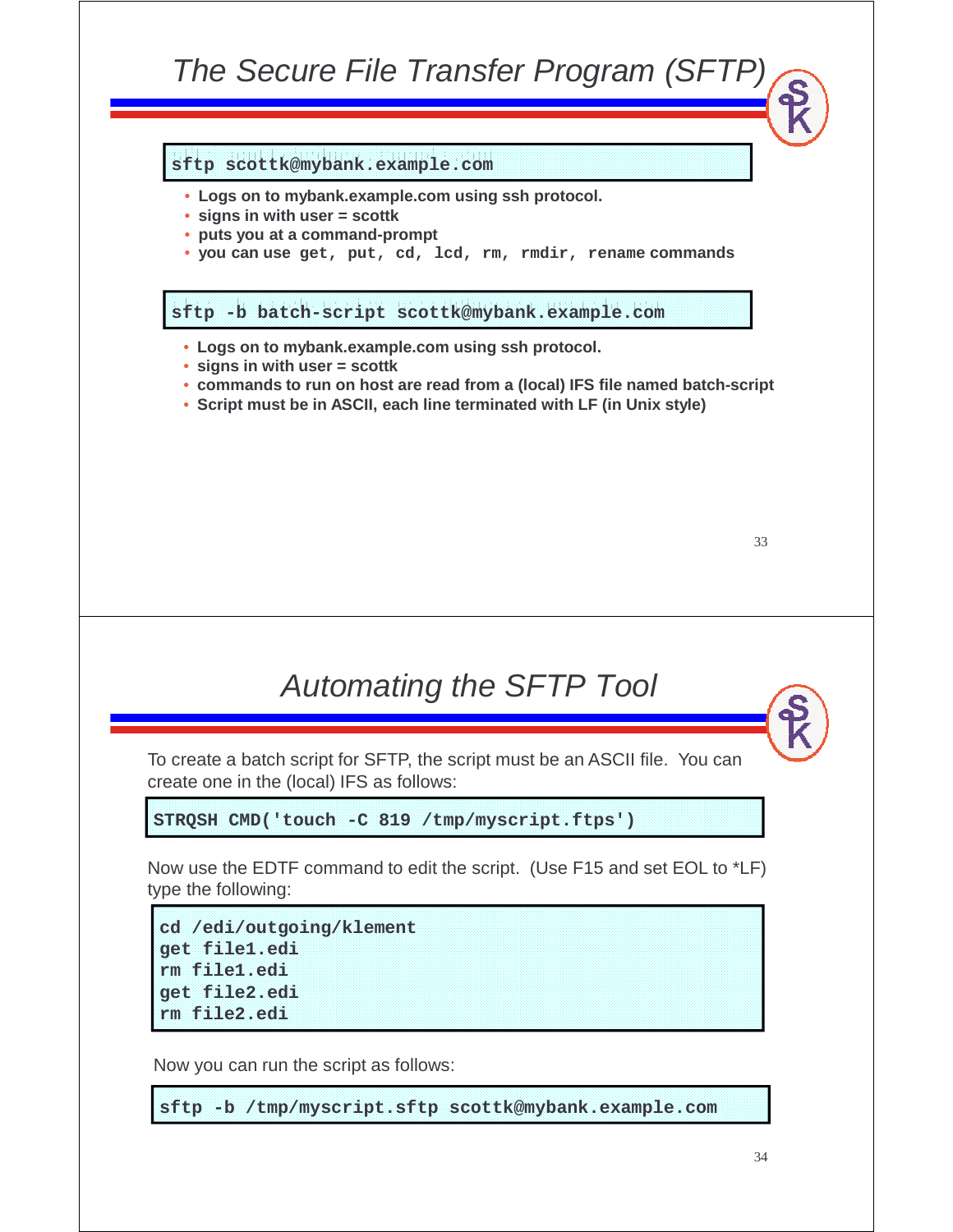### Error Handling in SFTP

SFTP will stop running when:

- it reaches the end of the script, and no errors occur (success!)
- one of the commands fails (failure!)
- unlike traditional ftp, sftp does not normally continue if a command fails.
- •if you'd like it to ignore an error, you may precede a command with -
- due to a bug, this "stop on error" didn't work in the early versions of 5733SC1, but IBM fixed it with a PTF. (V5R3 SI25208 / V5R4 SI25209)

**cd /edi/incoming/klement -rm file1.edi put file1.edi -rm file2.edi put file2.edi**

In this example:

•if file1 exists, I want to delete it. But if not, I don't want the script to stop.

35

# Automating SFTP with CL

| DCL VAR (&USER) TYPE (*CHAR) LEN (10) +                                               | You can set any ENWAR you                                                                                                                                               |
|---------------------------------------------------------------------------------------|-------------------------------------------------------------------------------------------------------------------------------------------------------------------------|
| VALUE('scottk')                                                                       | $\mathbb{R}^n$ , $\mathbb{R}^n$ , $\mathbb{R}^n$ , $\mathbb{R}^n$ , $\mathbb{R}^n$ , $\mathbb{R}^n$ , $\mathbb{R}^n$ , $\mathbb{R}^n$ , $\mathbb{R}^n$ , $\mathbb{R}^n$ |
| DCL VAR (&HOST) TYPE (*CHAR) LEN(100) +                                               |                                                                                                                                                                         |
| VALUE('mybank.example.com')                                                           | rommerinos                                                                                                                                                              |
| DCL VAR(&CMD) TYPE(*CHAR) LEN(500)                                                    |                                                                                                                                                                         |
|                                                                                       | ENWAR CONTRACTOR CONTRACTO                                                                                                                                              |
| ADDENVVAR ENVVAR (SFTP USER) VALUE (&USER) REPLACE (*YES)                             | Unix command line by preceding                                                                                                                                          |
| ADDENVVAR ENVVAR (SFTP HOST) VALUE (& HOST) REPLACE (* YES)                           | the variable name with S                                                                                                                                                |
| CHGVAR VAR(&CMD) VALUE('PATH=\$PATH:/QOpenSys/usr/bin && +                            |                                                                                                                                                                         |
| sftp -b /tmp/myscript.sftp \$SFTP USER@\$SFTP HOST')                                  |                                                                                                                                                                         |
|                                                                                       |                                                                                                                                                                         |
| ADDENVVAR ENVVAR (QIBM QSH CMD OUTPUT) +                                              |                                                                                                                                                                         |
| VALUE('FILEAPPEND=/tmp/sftplog.txt') +                                                | <b>ELEAPPEND</b> allows output to                                                                                                                                       |
| <b>REPLACE</b> ( * YES )                                                              |                                                                                                                                                                         |
|                                                                                       | be appended to an IES file.                                                                                                                                             |
|                                                                                       |                                                                                                                                                                         |
| ADDENVVAR ENVVAR (QIBM QSH CMD ESCAPE MSG) VALUE(Y) +                                 |                                                                                                                                                                         |
| REPLACE ( * YES )                                                                     |                                                                                                                                                                         |
|                                                                                       |                                                                                                                                                                         |
| OSH CMD (&CMD)                                                                        |                                                                                                                                                                         |
| MONMSG MSGID(QSH0000) EXEC(DO)                                                        |                                                                                                                                                                         |
| SNDMSG MSG('File transfer failed! See /tmp/sftplog.txt') +<br><b>TOUSR (SKLEMENT)</b> |                                                                                                                                                                         |
| <b>ENDDO</b>                                                                          |                                                                                                                                                                         |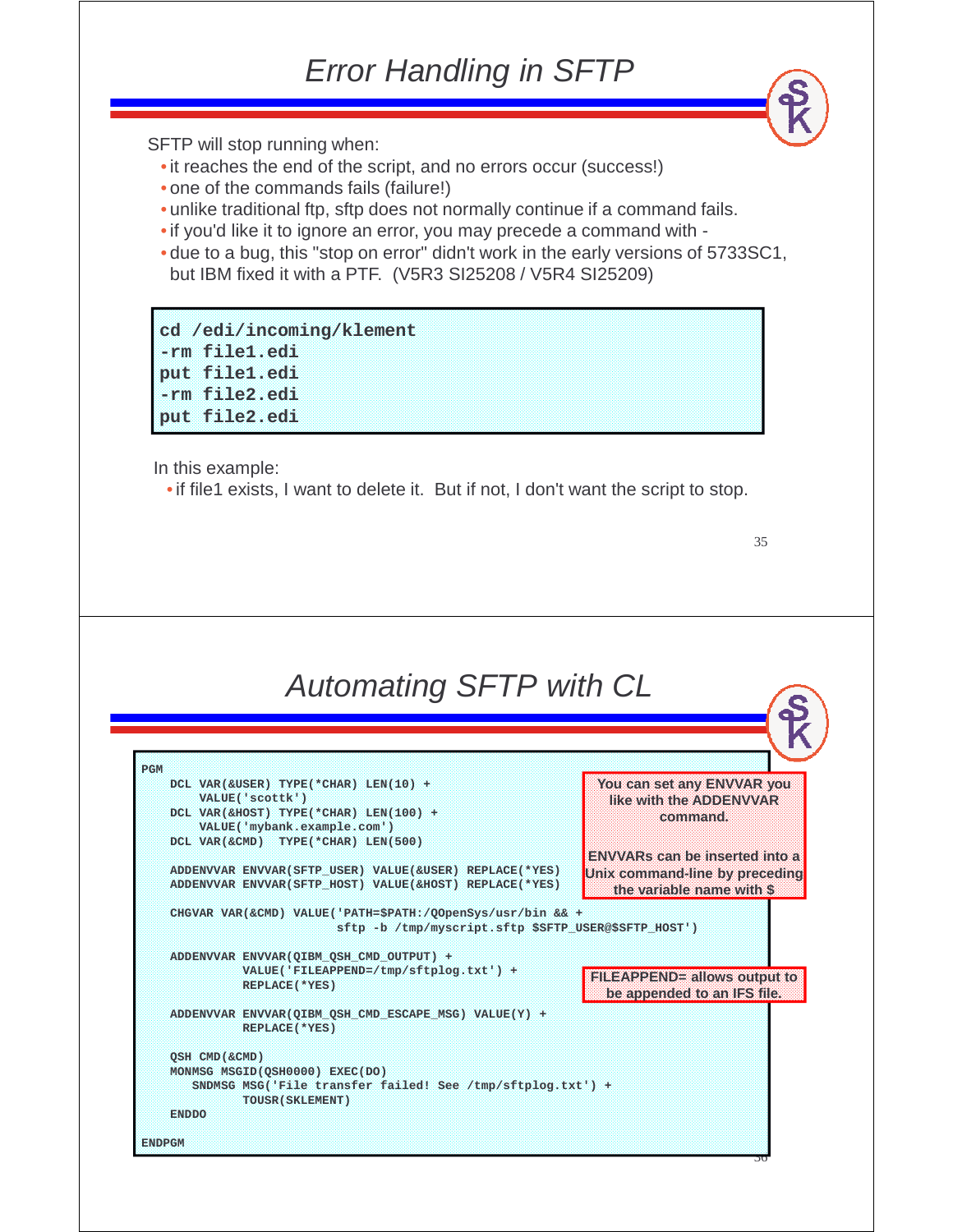## Passwords Do Work

Despite my earlier statement (as well as statements made in some IBM documents!) password authentication can be made to work with SCP and SFTP.

They will work as long as the password seems to be typed from a valid Unix terminal (which means they can't come from a 5250 terminal or be supplied by a CL program or SFTP script.)

Furthermore, passwords aren't a good idea.

- but what if you had an important cust who required password auth?
- The customer is always right!
- You don't really have a choice.

There's a tool called *Expect* that's designed to automate any Unix tool.

| ٠<br>٠             | ٠ |
|--------------------|---|
| ۰,<br>۹<br>×<br>۰. | ۰ |

### The Expect Tool

Expect is free software, developed by Don Libes at the U.S. National Institute of Standards and Technology (NIST). (See download link at the end of this presentation)

- Looks (to SSH & friends) like a true Unix terminal
- Has the ability to "type" for the user (send strings)
- Has the ability to scan output from program (SFTP in this example) for key phrases, and act upon them
- Expect isn't purely for SFTP and SCP. It can be used with any Unix utility.

Since it acts like a real terminal, Expect can be used to send a password to any of the OpenSSH tools.

Expecting has a sophisticated scripting language, designed for automating tasks on Unix machines.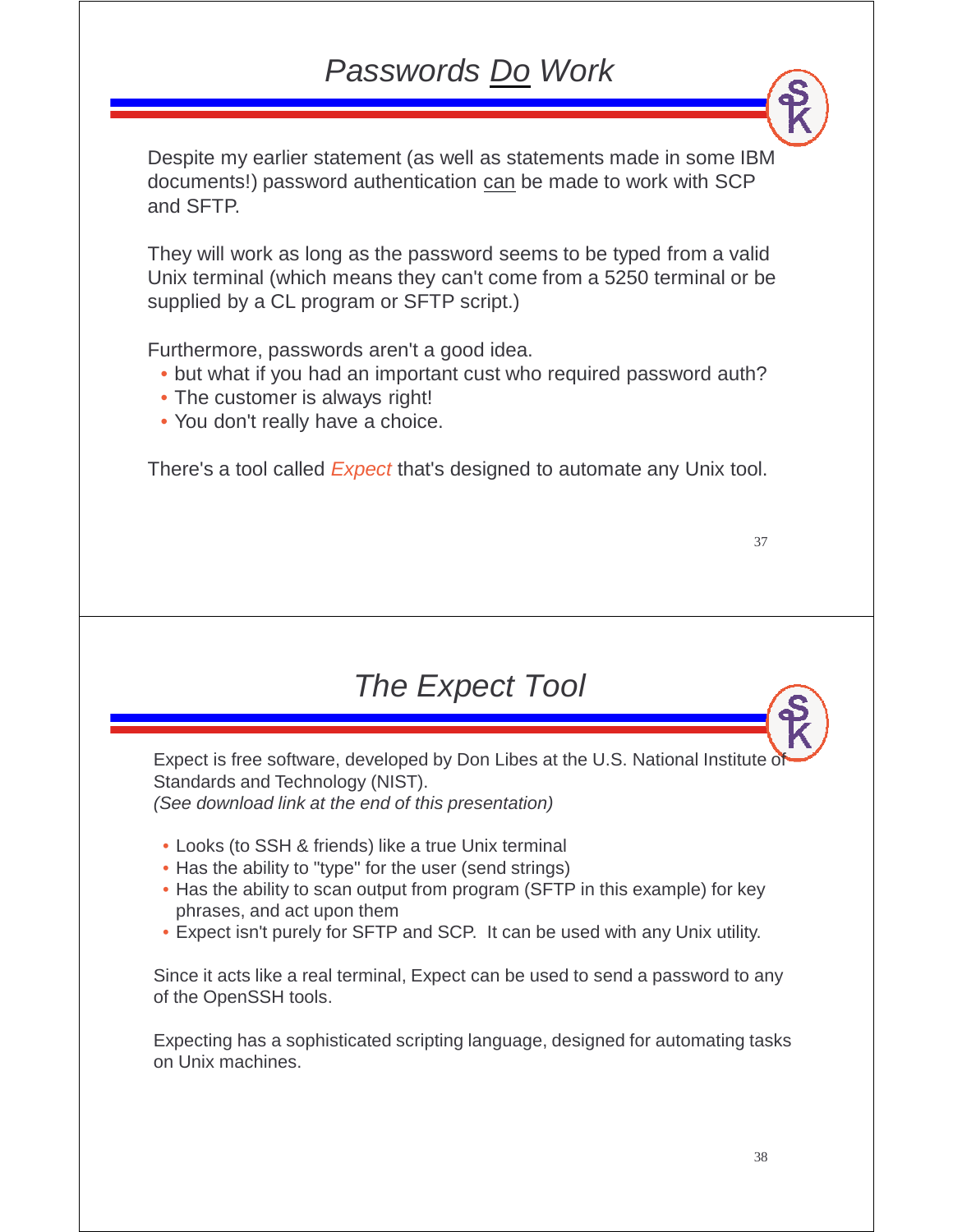### Sample Expect Script